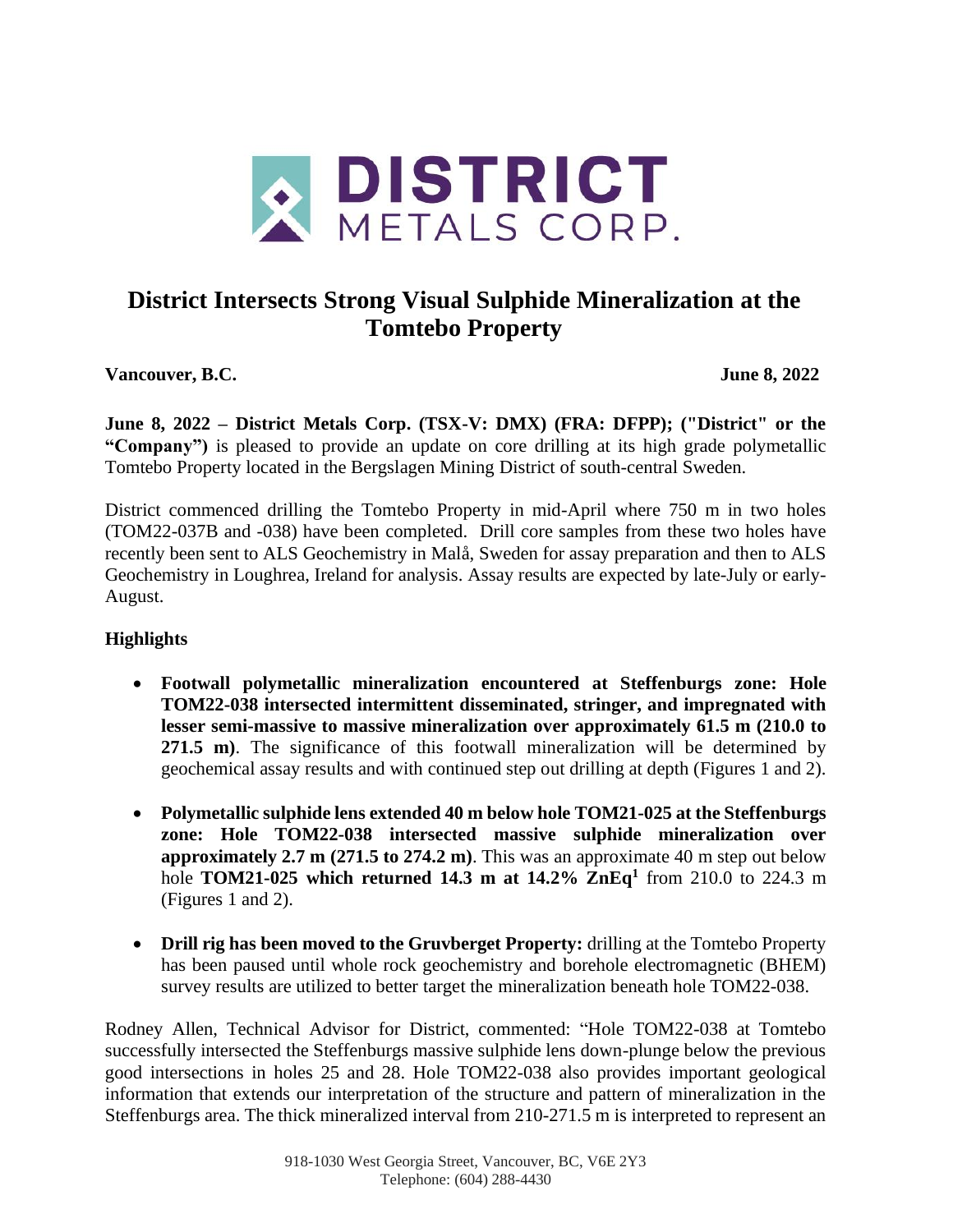intensely altered and sulphide-veined part of the footwall stringer (feeder) zone to the massive sulphide lens that occurs further down-hole. In some VMS deposits, parts of the footwall stringervein zone have high metal grades and can be mined along with the overlying massive sulphide lenses. There is potential for this favourable situation at Tomtebo. The intersection in TOM22- 038 suggests that the mineralization defined previously as the "A-lens" at Steffenburgs is part of this irregular zone of intense stringer sulphide veins and semi-massive sulphide impregnation that underlies the main massive sulphide lens ("B-lens") that formed at the sea floor 1.9 billion years ago.

The base of the sea-floor massive sulphide lens was intersected at about 271.5 m in TOM22-038. There is only 2-3 m of the massive sulphide lens in this hole. However, the down-hole contact is a distinct fault marked by intense foliation, a mafic dyke and pyrrhotite veins. This means that the middle to upper part of the original VMS lens has been faulted off. Furthermore, the 2-3 m of massive sulphide that remains, contains relics of the volcanic host rocks, which indicates that the part of the massive sulphide lens preserved is only the very basal part where the mineralization has intensely replaced the volcanic rocks directly below the sea floor. The major part of the massive sulphide body above this basal zone is not present in this drill hole. Importantly, these geological relationships indicate that originally at this location the massive sulphide lens was significantly thicker and the relatively thin intersection is caused by truncation by a fault. We have intersected this same fault in several other drill holes and will now be able to improve our interpretation of the 3D geometry of the fault so that we can better target the extension of the massive sulphide lens. At present we are uncertain in which direction the fault has displaced the massive sulphide body. However, we can be certain that the fault has not removed part of the massive sulphide body; it has displaced it some 10s to 100s m and to find this displaced part of the body will be one new target for future drilling."

Garrett Ainsworth, CEO of District, commented: "Hole TOM22-38 has intersected varying strengths of visual sulphide mineralization over approximately 64.2 m (210.0 to 274.2 m) that includes 5.0 m of barren rock (242.8 to 247.8 m). The upper portion of this mineralization is a thick sequence of dominantly footwall vein and impregnation sulphides, and the lower portion comprises the stronger massive sulphide lens at the Steffenburgs zone. We are very pleased to have extended the high grade mineralization from hole TOM21-025 by approximately 40 m down dip, which also remains open at depth.

Hole TOM21-037B was drilled as an aggressive 665 m step out northeast from the historic Tomtebo Mine at a virgin regional target to test a magnetic high anomaly along the Tomtebo Mine Volcanogenic Massive Sulphide (VMS) mineralized horizon. Strong skarn alteration without any polymetallic sulphides was observed, and the magnetic high anomalies are likely explained by magnetite stringers within the skarn alteration and several mafic dykes that contain magnetite. Whole rock geochemistry will confirm that we tested the Tomtebo Mine VMS horizon and provide vectors for possible follow up drill holes.

Lastly, we have moved the drill rig from our Tomtebo Property to our Gruvberget Property where drilling has recently begun. This move was earlier than originally planned due to time and budget constraints, however, this will allow us to carry out whole rock geochemistry and BHEM survey to better guide us beneath the polymetallic sulphide lenses at the Steffenburgs zone."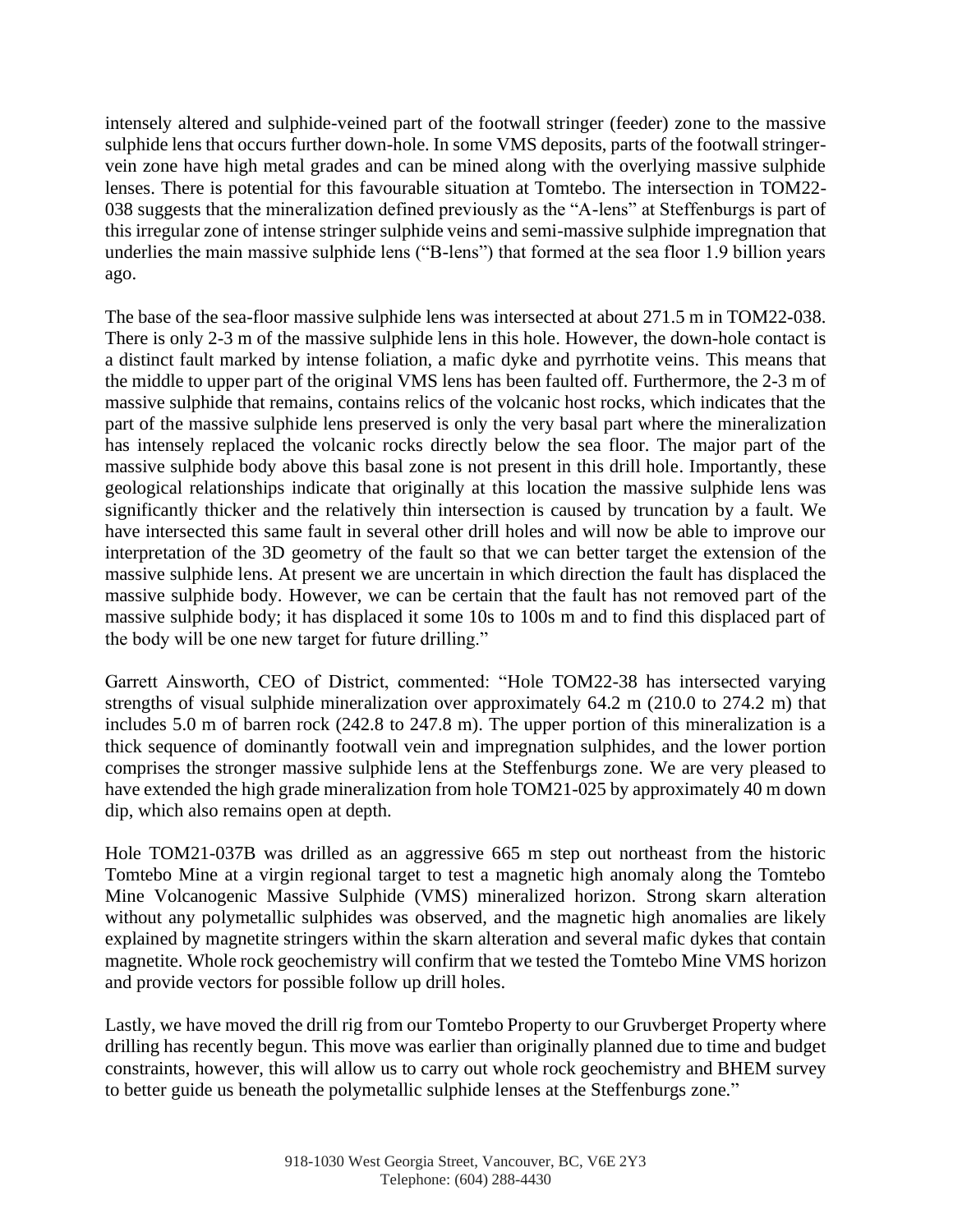

**Figure 1: Plan Map of Drilling at Tomtebo**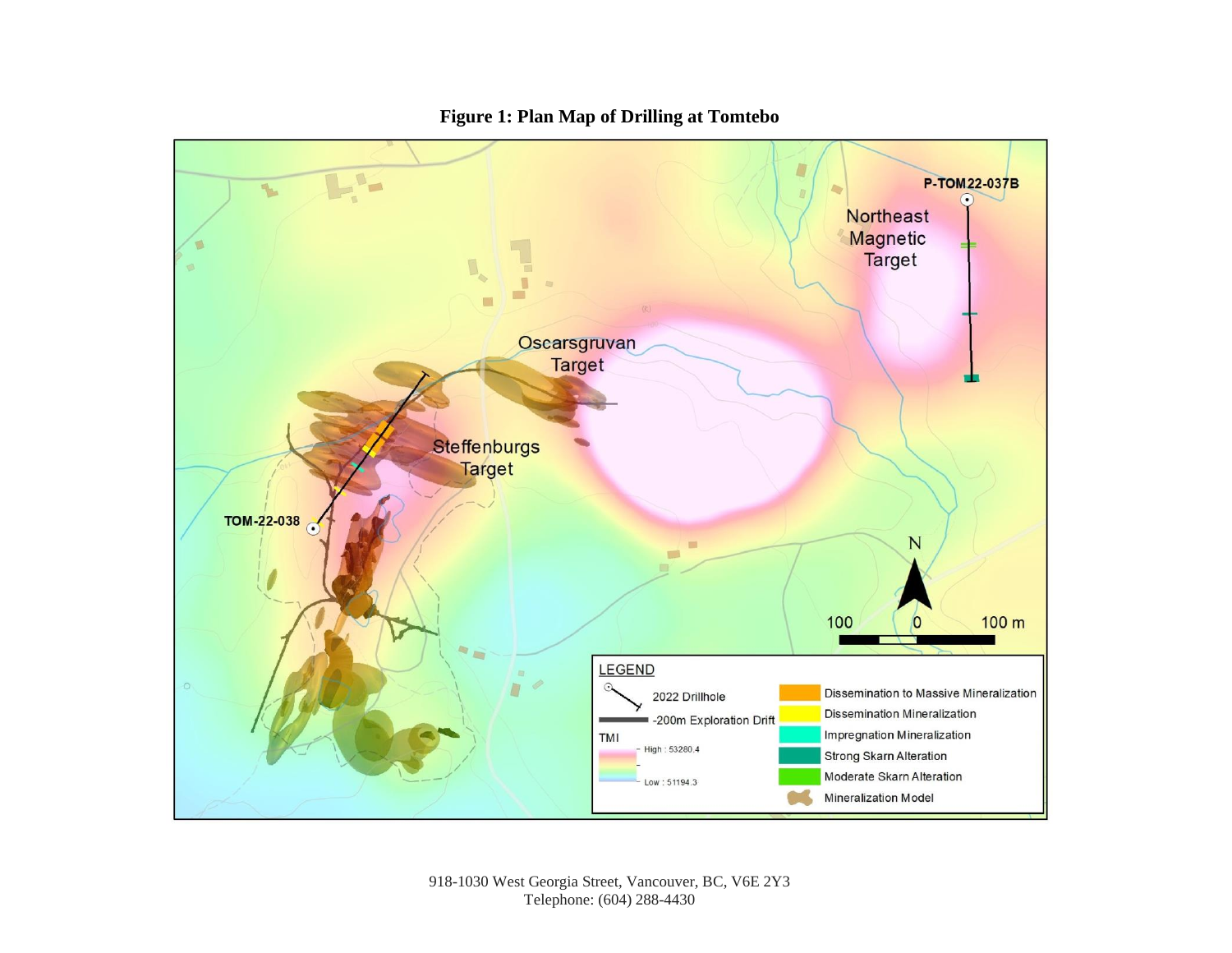

**Figure 2: Cross Section Looking Northwest at Steffenburgs Zone**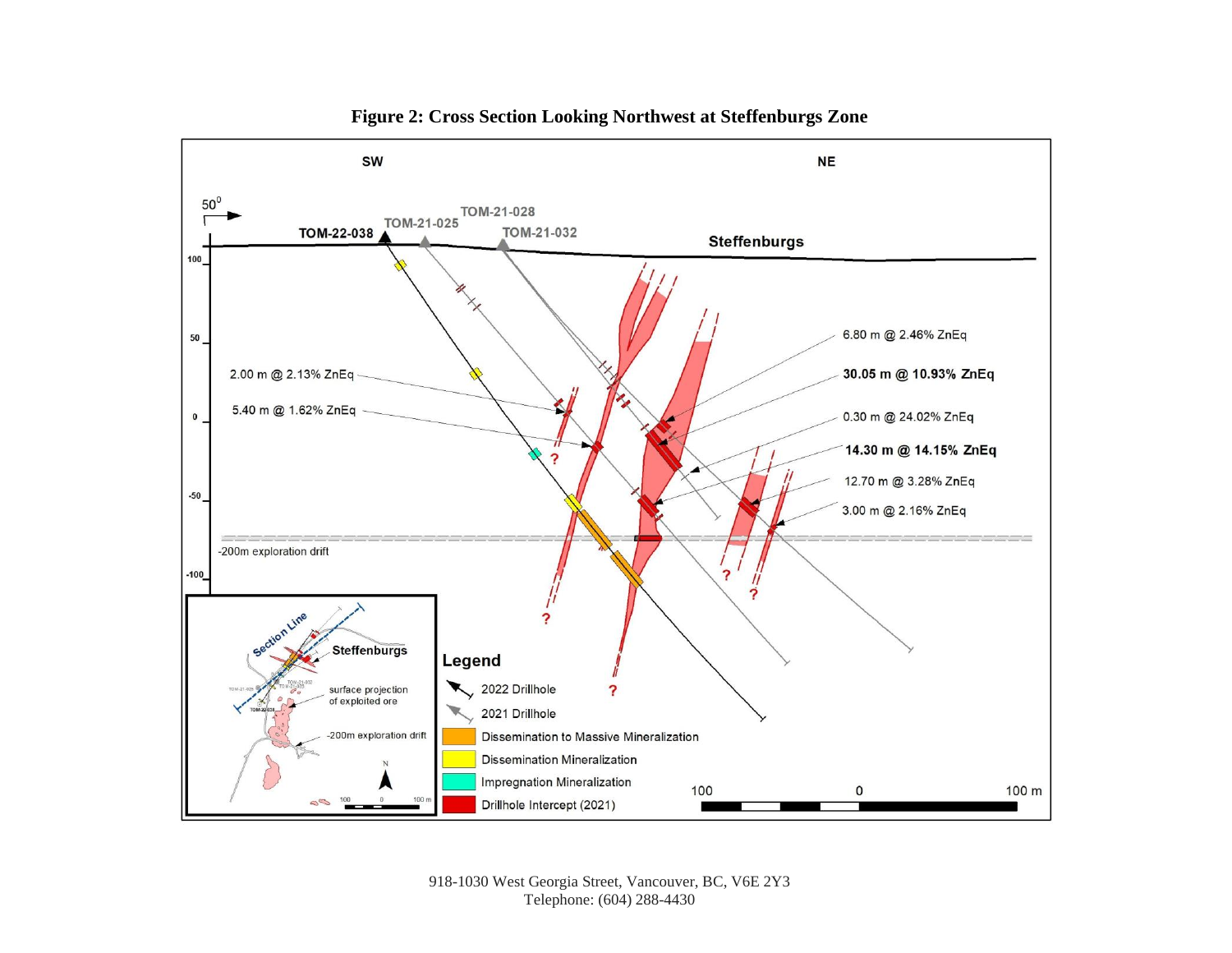### **Drill Hole Summaries**

TOM22-037B (665 m step out northeast from Tomtebo Mine):

Hole TOM21-037B was drilled at an angled orientation (-50° dip) to the south (180° azimuth). It was designed to test a blind magnetic high anomaly along the interpreted VMS mineralized horizon located 665 northeast along trend from the historic Tomtebo Mine. Hole TOM22-037A was lost at a depth of 86.1 m, and TOM22-037B was the re-start hole.

After 18.5 m of overburden, the hole intersected weakly to moderately altered (silicification) felsic volcanic rocks with no sulphides that were intercalated with narrow mafic dykes from 18.5 to 87.7 m. Interbeds of pyroxene skarn replacing a former limestone with trace to 5% magnetite within moderately to strongly altered felsic volcanic rocks were encountered from 87.7 to 101.0 m, 226.1 to 229.6 m, and 345.0 to the end of hole depth at 357.9 m. The magnetic high anomaly may be explained by the magnetite mineralization associated with the skarn alteration and several mafic dykes that contain magnetite. Whether the VMS horizon was intersected will be determined through whole rock geochemistry.

TOM22-038 (Steffenburgs zone):

Hole TOM22-038 was drilled at an angled orientation (-56° dip) to the northeast (35° azimuth). It was designed to step out 80 m down dip from massive sulphides encountered in hole **TOM21- 025, which returned 14.3 m at 14.2% ZnEq<sup>1</sup>** (210.0 to 224.3 m). During drilling of hole TOM22-038 there was substantial deviation in the up-dip direction, so that the resulting step out beneath hole TOM21-025 was approximately 40 m.

After 15.0 m of overburden, the hole intersected weakly to strongly altered felsic volcanic rocks with pyrite  $(0.1 \text{ to } 1.0\%$ , and up to 10%) and pyrrhotite  $(0.1 \text{ to } 1.0\%$ , and up to 10%) from 15.0 to 213.5 m with occasional meter-scale mafic dykes. Within this section chalcopyrite (0.1 to 1.0%) was observed from 15.0 to 20.0 m, 99.5 to 105.0 m, 113.0 to 114.0 m, 163.5 to 169.0 m, and 201.0 to 212.0 m.

Alteration and sulphide content increased to strongly altered felsic volcanic rocks with **disseminated, stringer, and impregnated with lesser semi-massive and massive polymetallic sulphide mineralization (sphalerite, galena, pyrite, pyrrhotite, chalcopyrite) from 213.5 to 242.8 m**. A weakly to moderately altered and mostly barren felsic volcanic unit with disseminated pyrite (0.1%) and pyrrhotite (0.1%) was encountered from 242.8 to 247.8 m. **The main target zone was encountered from 247.8 to 274.2 m** where strongly altered and mineralized felsic volcanic rocks with **disseminated to massive polymetallic sulphide mineralization was observed**.

This strongly mineralized intercept is underlain by moderately altered felsic volcanic rocks with disseminated pyrite (0.1 to 1.0%) and pyrrhotite (0.1 to 1.0%) from 274.2 to 284.1 m. Weakly to moderately altered felsic volcanic rocks alternating with mafic dykes continue from 284.1 m to the end of hole depth at 391.7 m.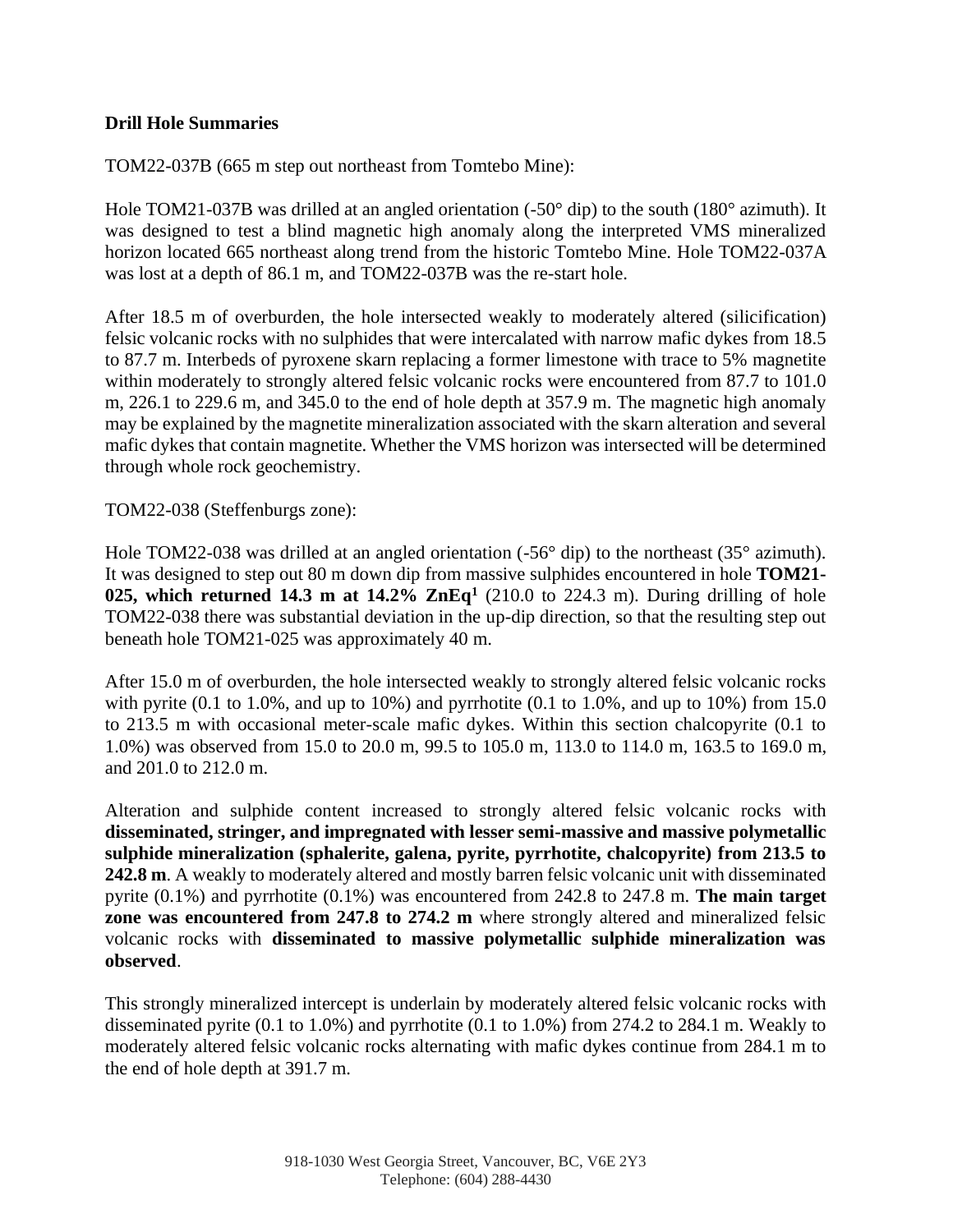### **References**

<sup>1</sup> Metal prices used in USD for the ZnEq calculation were based on Ag \$15.00/oz, Au \$1650/oz, Cu \$2.15/lb, Zn \$0.85/lb, and Pb \$0.75/lb. ZnEq equals = Zn% + (Ag g/t  $\times$  0.0257) + (Au g/t x 2.831) + (Cu%  $\times$  2.529) + (Pb%  $\times$ 0.882). The use of ZnEq is to calculate cut-off grades for exploration purposes, and no adjustments were made for metal recovery.

#### **Technical Information**

All scientific and technical information in this news release has been prepared by, or approved by Garrett Ainsworth, PGeo, President and CEO of the Company. Mr. Ainsworth is a qualified person for the purposes of National Instrument 43-101 - *Standards of Disclosure for Mineral Projects.*

The drill core reported in this news release was logged and prepared at the District Metals AB core facility in Säter, Sweden before submittal to ALS Geochemistry in Malå, Sweden where the drill core is cut, bagged, and prepared for analysis. Sample pulps were sent to ALS Geochemistry in Ireland (an accredited mineral analysis laboratory) for analysis. Samples were analyzed using a multi-element ultra trace method combining a four-acid digestion with ICP-MS analytical package ("ME-MS61"). Over limit sample values were re-assayed for: (1) values of copper >1%; (2) values of zinc  $>1\%$ ; (3) values of lead  $>1\%$ ; and (4) values of silver  $>100$  g/t using the highgrade material ICP-AES analytical package ("ME-OG62"). Additional over limit sample values were re-assayed for: (1) values of zinc  $>30\%$ ; (2) values of lead  $>20\%$  using the high precision analysis of base metal ores AAS analytical package ("Zn, Pb-AAORE"). Gold, platinum, and palladium were analyzed using the 30 g lead fire assay with ICP-AES finish analytical package ("PGM-ICP23"). Certified standards, blanks, and duplicates were inserted into the sample shipment to ensure integrity of the assay process. Selected samples were chosen for duplicate assay from the coarse reject and pulps of the original sample. No QA/QC issues were noted with the results reported.

Some of the data disclosed in this news release is related to historical drilling results. District has not undertaken any independent investigation of the sampling nor has it independently analyzed the results of the historical exploration work in order to verify the results. District considers these historical drill results relevant as the Company is using this data as a guide to plan exploration programs. The Company's current and future exploration work includes verification of the historical data through drilling.

Mr. Ainsworth has not verified any of the information regarding any of the properties or projects referred to herein other than the Tomtebo Property. Mineralization on any other properties referred to herein is not necessarily indicative of mineralization on the Tomtebo Property.

#### **About District Metals Corp.**

District Metals Corp. is led by industry professionals with a track record of success in the mining industry. The Company's mandate is to seek out, explore, and develop prospective mineral properties through a disciplined science-based approach to create shareholder value and benefit other stakeholders.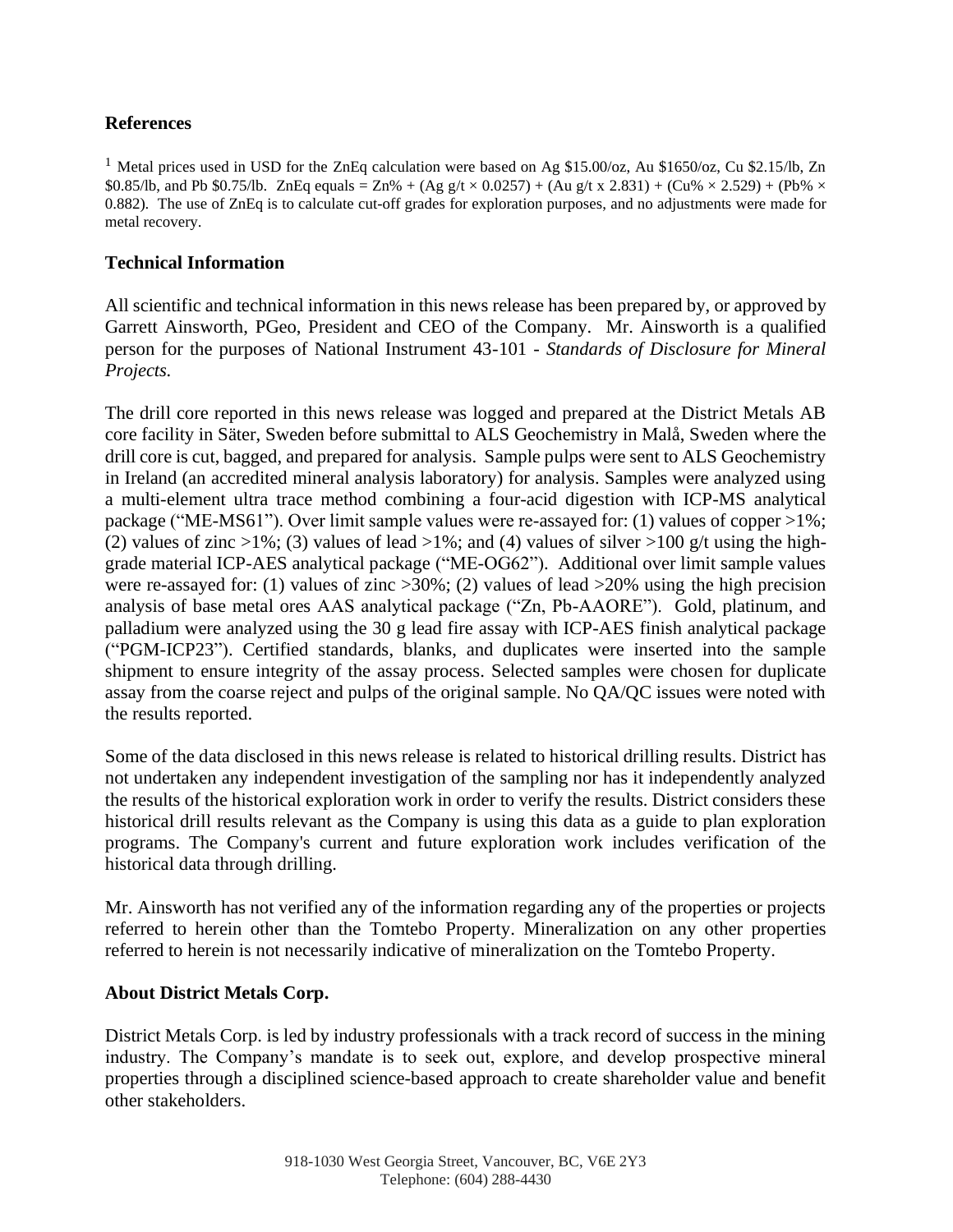The advanced exploration stage Tomtebo Property is located in the Bergslagen Mining District of south-central Sweden is the Company's main focus. Tomtebo comprises 5,144 ha and is situated between the historic Falun Mine and Boliden's Garpenberg Mine that are located 25 km to the northwest and southeast, respectively. Two historic polymetallic mines and numerous polymetallic showings are located on the Tomtebo Property along an approximate 17 km trend that exhibits similar geology, structure, alteration and VMS/SedEx style mineralization as other significant mines within the district. Mineralization that is open at depth and along strike at the historic mines on the Tomtebo Property has not been followed up on, and modern systematic exploration has never been conducted on the Property.

For further information on the Tomtebo Property, please see the technical report entitled "NI 43- 101 Update Technical Report on the Tomtebo Project, Bergslagen Region of Sweden" dated effective October 15, 2020 and amended and restated on February 26, 2021, which is available on SEDAR at [www.sedar.com.](http://www.sedar.com/)

On Behalf of the Board of Directors "*Garrett Ainsworth*" President and Chief Executive Officer

(604) 288-4430

#### *Neither TSX Venture Exchange nor its Regulation Services Provider (as that term is defined in policies of the TSX Venture Exchange) accepts responsibility for the adequacy or accuracy of this release.*

#### *Cautionary Statement Regarding "Forward-Looking" Information.*

*This news release contains certain statements that may be considered "forward-looking information" with respect to the Company within the meaning of applicable securities laws. In some cases, but not necessarily in all cases, forward-looking information can be identified by the use of forward-looking terminology such as "plans", "targets", "expects" or "does not expect", "is expected", "an opportunity exists", "is positioned", "estimates", "intends", "assumes", "anticipates" or "does not anticipate" or "believes", or variations of such words and phrases or statements that certain actions, events or results "may", "could", "would", "might", "will" or "will be taken", "occur" or "be achieved" and any similar expressions. In addition, any statements that refer to expectations, predictions, indications, projections or other characterizations of future events or circumstances contain forward-looking information. Statements containing forward-looking information are not historical facts but instead*  represent management's expectations, estimates and projections regarding future events. Forward-looking statements in this *news release relating to the Company include, among other things, statements relating to the Company's planned exploration activities, including its drill target strategy and next steps for the Tomtebo Property; the company's interpretations and expectations about the mineralization of the Tomtebo Mine; the Company's belief that the numerous gravity high anomalies identified at the historic Tomtebo Mine provide immense expansion potential; the Company's belief that the modeled gravity high anomalies at the historic Tomtebo Mine could correspond with polymetallic and/or iron sulphide mineralization, or a mafic unit; and the Company's belief that the gravity high anomaly located one kilometer to the northeast of the Tomtebo Mine represents a potential grassroots discovery opportunity with a modeled tonnage that compares with the historic production tonnage from the historic Falun Mine.*

*These statements and other forward-looking information are based on opinions, assumptions and estimates made by the Company*  in light of its experience and perception of historical trends, current conditions and expected future developments, as well as other *factors that the Company believes are appropriate and reasonable in the circumstances, as of the date of this news release, including, without limitation, assumptions about the reliability of historical data and the accuracy of publicly reported information regarding past and historic mines in the Bergslagen district; the Company's ability to raise sufficient capital to fund planned exploration activities, maintain corporate capacity and satisfy the exploration expenditure requirements required by the definitive purchase agreement between the Company and the vendor of the Tomtebo Property (the "Tomtebo Purchase Agreement") by the times specified therein; and stability in financial and capital markets.*